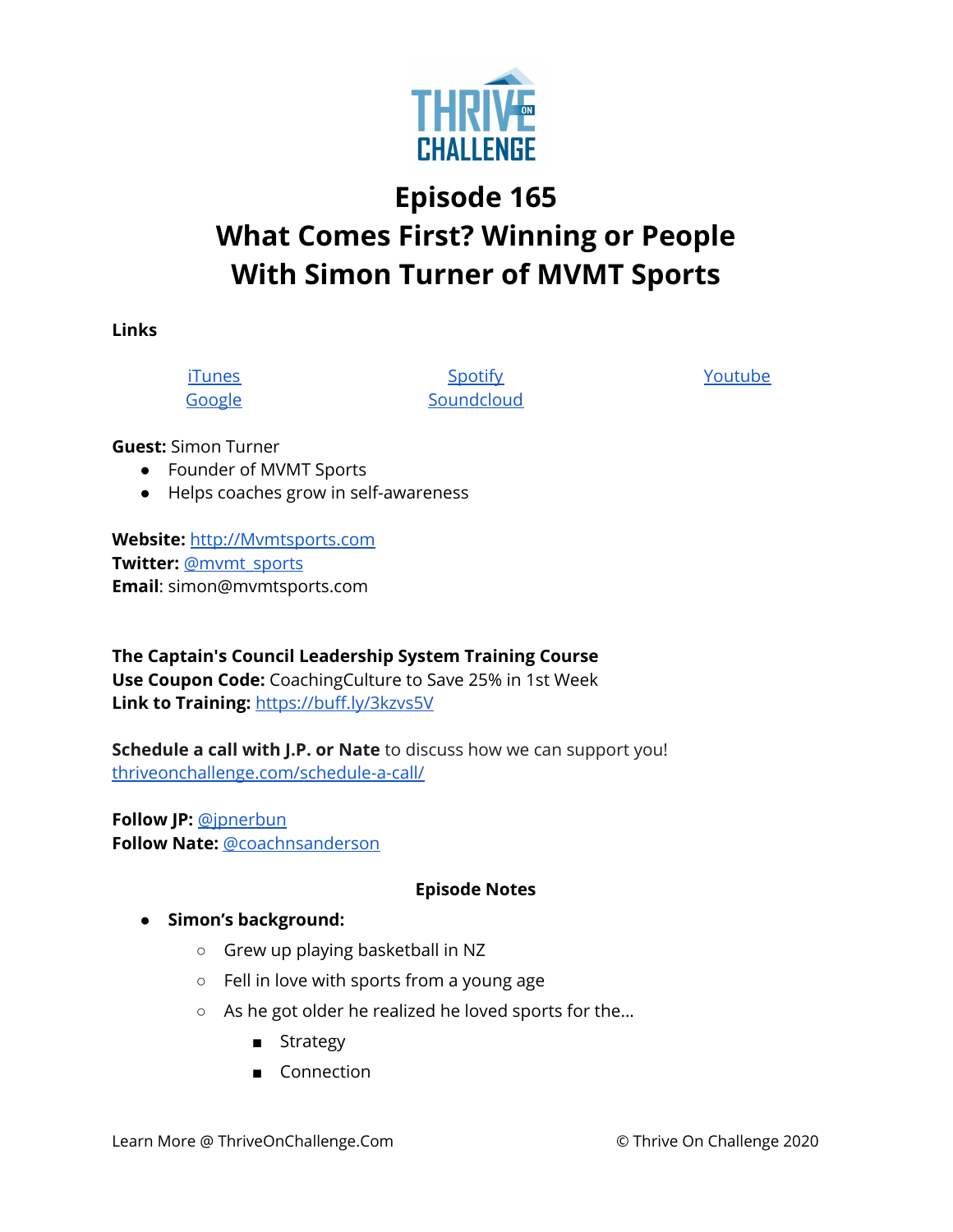

- $\circ$  Led him to want to discover why some many people love sport so deeply
- He was playing for a second division professional team in NZ when he started a basketball magazine
	- He was gifted \$250 from an acquaintance for his efforts publishing the magazine
	- He realized people don't care what you do, they care WHY you do it!
- Now lives in the UK and has had various coaching roles
- Local rec center shut down, and he and a group of volunteers began to transform it to a center for the community
	- Showed him the value of sport to communities
	- 9 years later, the center is thriving and connecting the community in powerful ways
	- The core outcome of the center is focused on is mental well being
- **● Misconceptions about sports:**
	- Most people think sports are inherently good
	- People in sport must acknowledge that as sport, we often do harm to people
		- Ex: Study from University of Edinburgh
			- 3,000 young people's experience in youth sports
			- 75% of them said they had experienced emotional harm in sports as a child
				- Not necessarily abuse
		- The cultures and environments in sports can do significant harm
		- Lots of the negative experiences are peer-to-peer, however, as coaches, we're responsible for the culture and environment
	- Coaches who push back on this…
		- Survivor bias is real
		- If you made it though, you likely have misconceptions about the experience
		- We miss the broader perspective of society about sports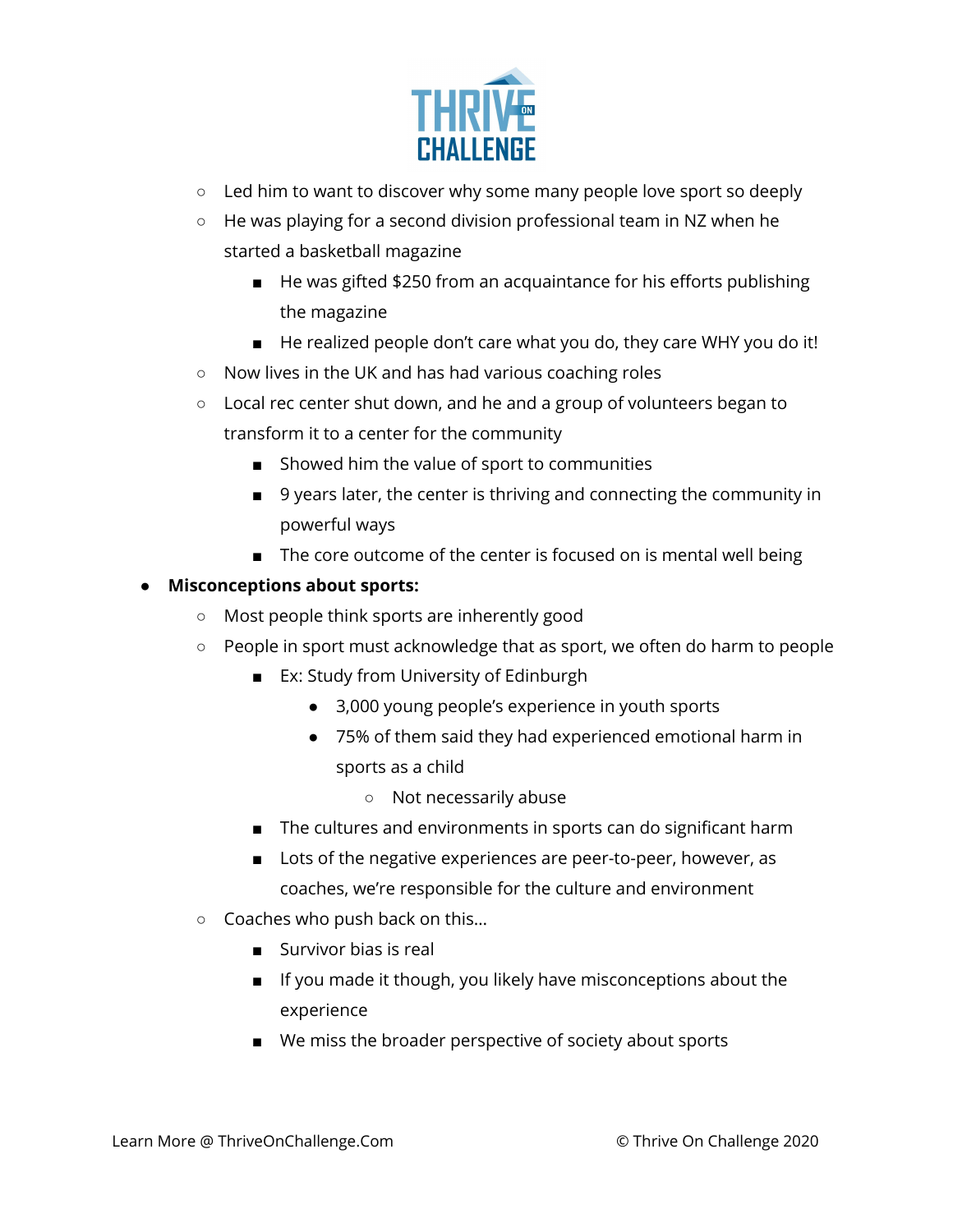

- The 30% that survived talk to each other and neglect to talk to the 70% that didn't make it through sport
- **● What coaches need to address first:**
	- The inner work
		- "Who am I as a coach?"
		- "How do I impact others?"
		- "How do they impact our communities and larger world?"
	- Too many coaches coach how they were coached!
		- I survived \_\_\_\_\_\_, so they should be able to survive \_\_\_\_\_\_
		- It's a coach-centered focus rather than a player-centered focus
		- We can tell ourselves the story that they toughened us up, etc., but is that the whole picture?
	- Simon's focus group of coaches:
		- Had them take themselves back to the moment they fell in love with sports
			- "My dad took me to a game," "Watching \_\_\_\_\_ play"
			- Usually associated with a connection with people, particularly parents

## **● A coaches purpose:**

- It's often difficult to distill it down to one simple thing, but it can be a multi-faceted thing
- For most, it starts as one thing, then changes as they continue on their journey
- Self-awareness has exponential benefits
	- Asking questions, reflecting, and getting peer feedback is incredibly important and powerful for coaches
	- Ex: A coach loses it at a call it's less about the call and more about the insecurities that most coaches have that are being exposed in moments of pressure and adversity